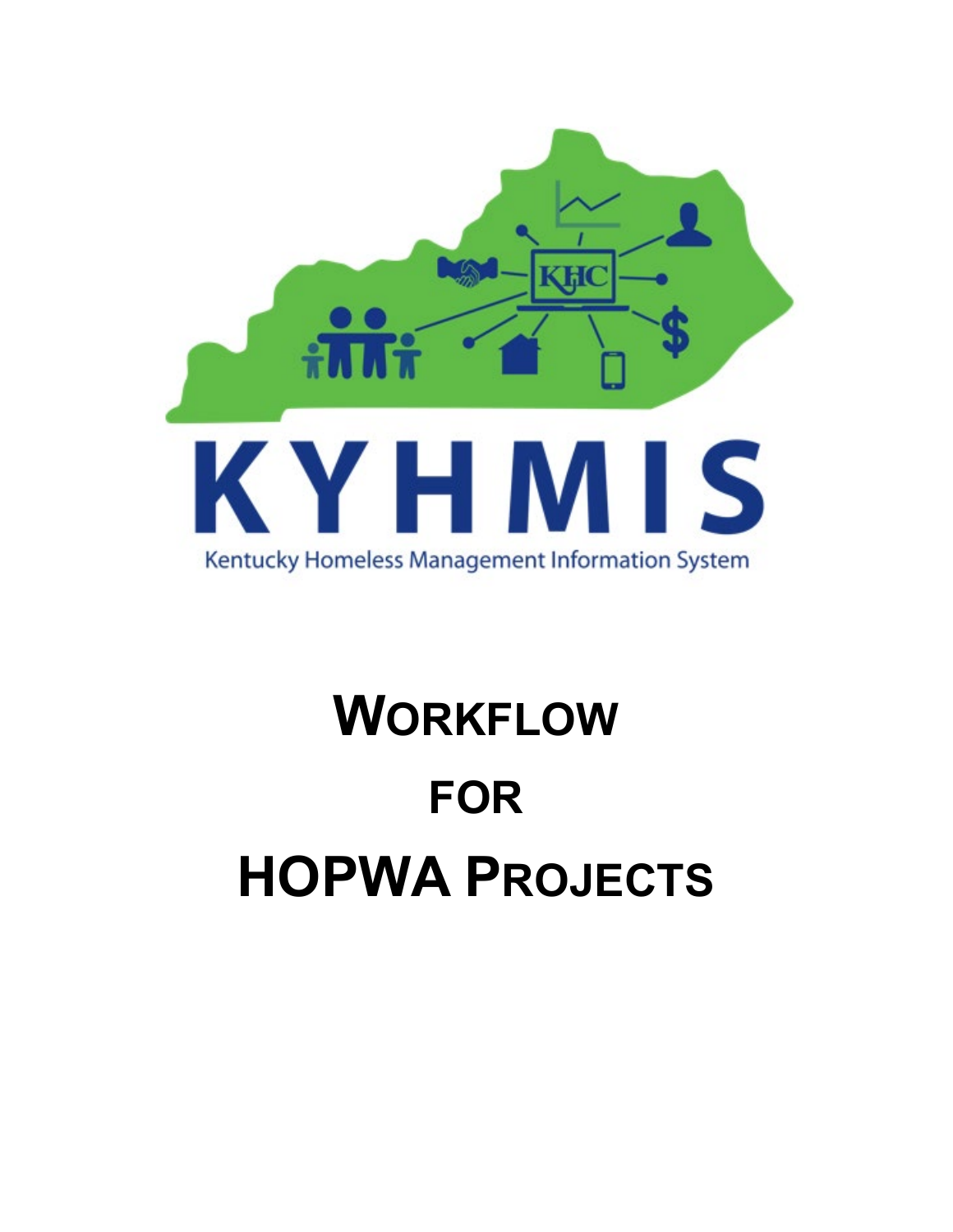## **Contents**

| Step Four: Create Project Entry and enter/update HOPWA Entry Assessment 4 |  |
|---------------------------------------------------------------------------|--|
|                                                                           |  |
|                                                                           |  |
|                                                                           |  |
|                                                                           |  |
|                                                                           |  |
| Step Seven (b): Record the Appropriate HOPWA funded STRMU, TBRA or PHP    |  |
|                                                                           |  |
|                                                                           |  |
|                                                                           |  |
|                                                                           |  |
|                                                                           |  |
| APPENDIX A: - Supportive Services Crosswalk - HOPWA Funded13              |  |
| APPENDIX B: - Financial Assistance Crosswalk - HOPWA Funded14             |  |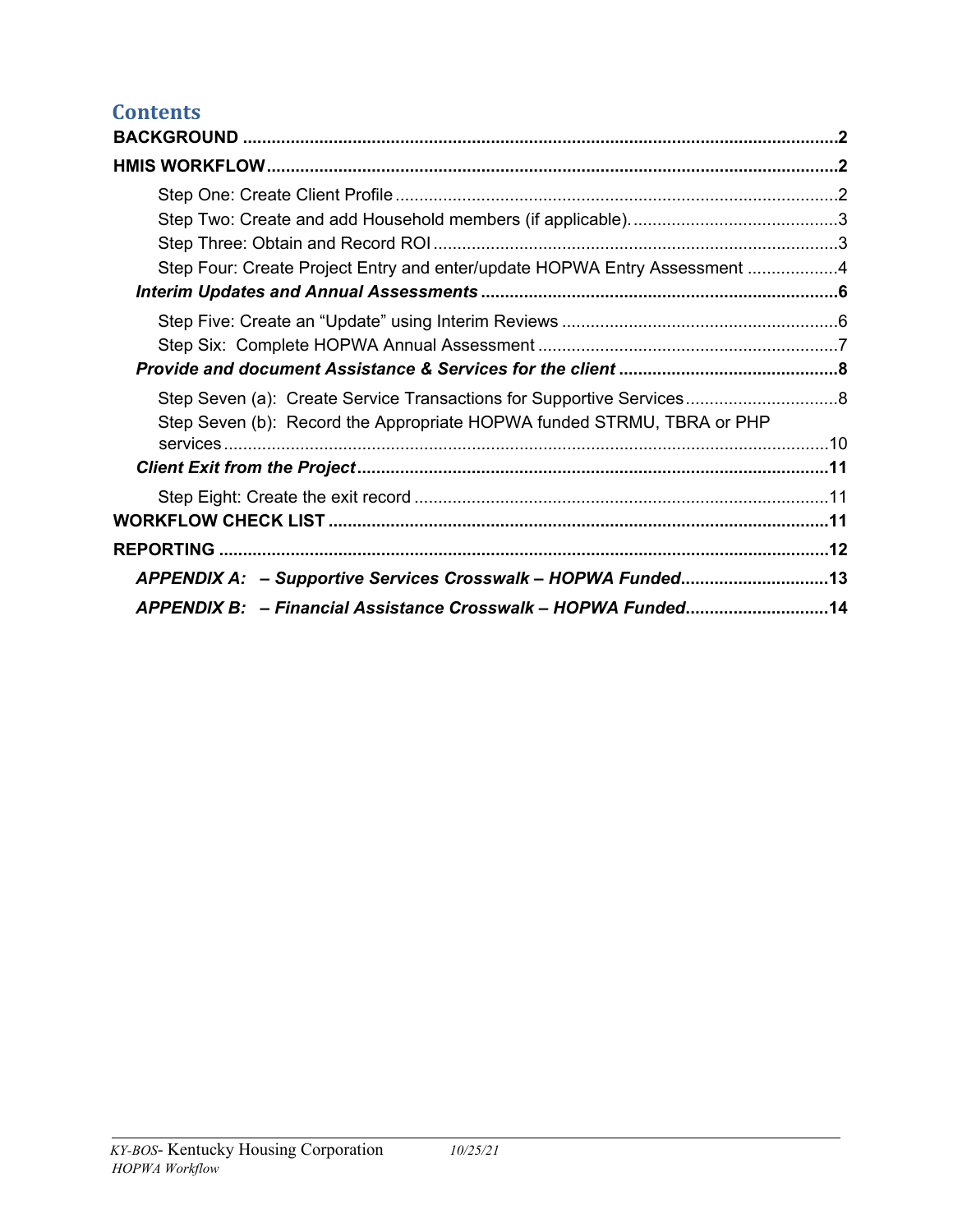# **TERMS**

**HUD Entry** - this is the date a person is enrolled in the appropriate HOPWA Program and client intake information is recorded in HMIS within the correct provider page, also known as the **Project Start Date**.

**HOPWA Assessment** - this is a separate assessment used to collect client performance outcomes and required data and is located under the Assessment Tab.

**HOPWA CAPER -** this is the ART report used to pull data from HMIS for the annual CAPER report.

**HOPWA APR-**this is the ART report used to pull data from HMIS for the annual APR report

**HOPWA Program Entry types:** the single HOPWA program entry is replaced by funding type program entries.

- ❖ STRMU Short Term Rent, Mortgage Utility Assistance
- TBRA Tenant Based Rental Assistance (aka PH Permanent Housing)
- PHP-SSO Permanent Housing Placement
- Standalone-SSO-Supportive Services Only

# <span id="page-2-0"></span>**BACKGROUND**

A client must be entered into the appropriate HOPWA provider page based on program funding component: i.e. HOPWA – STRMU, HOPWA - PH (TBRA), HOPWA – PHP-SSO, and HOPWA-Standalone-SSO. This process replaces entering all clients into the same HOPWA provider page. Also, there cannot be any overlapping entries for a client between the 4 projects. *For example, a client cannot be entered into 2 provider pages for the same time period.* If a client has a program entry in, for example, the HOPWA – PH (TBRA) provider page before a new program entry can be created for the client in another program such as HOPWA – PHP-SSO, the client must be exited from the HOPWA – PH (TBRA) program. Exit clients from one program the day prior to entry into a new program. In the Exit Assessment for the Destination at Exit you should select for example "Moved from one HOPWA Funded Project to HOPWA PH (HUD)" or "Moved from One HOPWA Funded Project to HOPWA TH (HUD)".

The HOPWA sponsor workflow starts with the outreach worker meeting with a potential client one or more times prior to engaging and potentially enrolling the client in the appropriate HOPWA program. Only persons or households whose head of household has HIV/AIDS indicated in Disability Sub Assessment are HOPWA eligible.

#### <span id="page-2-1"></span>**HMIS WORKFLOW**

#### <span id="page-2-2"></span>**Step One: Create Client Profile**

After determining the appropriate HOPWA provider page (TBRA, STRMU, PHP-SSO and Standalone-SSO) use the EDA feature if necessary, to go to that provider. Then search for the client by name and/or alias as well as SSN (if known) before creating a new client record using the Client Point/Client Search method (Figure 1). From this point either follow Step Two to add any household members or Step Three to obtain and record a Release of Information (ROI) or proceed to Step Four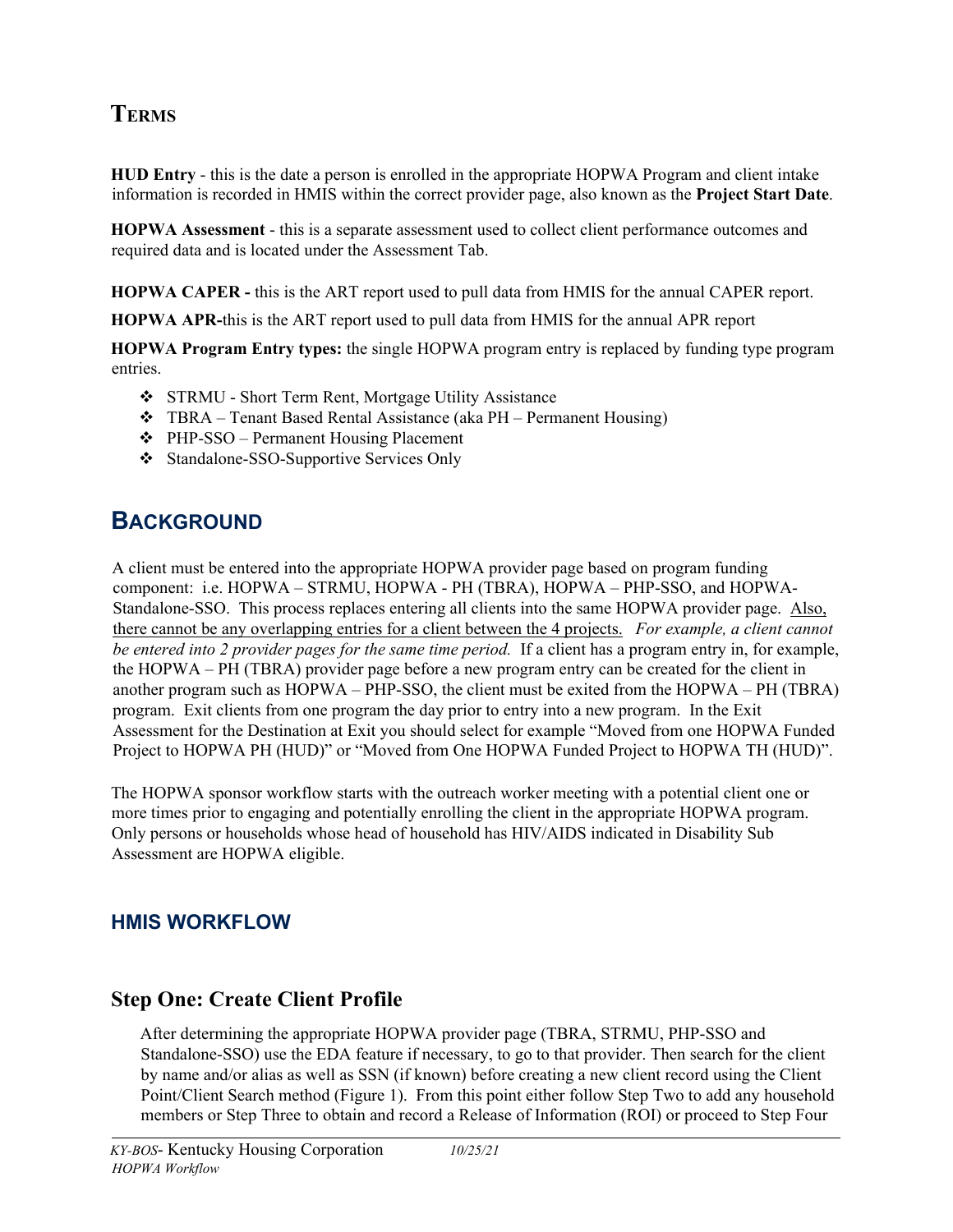to create a project Entry. If opening a client record for editing purposes, the Client ID# may be entered instead to locate their file.

|                                             | Please Search the System before adding a New Client.         |               |
|---------------------------------------------|--------------------------------------------------------------|---------------|
| Name                                        | Middle<br><b>First</b><br>Last                               | <b>Suffix</b> |
| Name Data Quality                           | -Select-<br>$\checkmark$                                     |               |
| <b>Alias</b>                                |                                                              |               |
| Social Security Number                      |                                                              |               |
| Social Security Number Data<br>Quality      | -Select-<br>v                                                |               |
| U.S. Military Veteran?                      | -Select-<br>$\checkmark$                                     |               |
| <b>Exact Match</b>                          | □                                                            |               |
| Search ACTIVE Clients                       | ◉                                                            |               |
| Search INACTIVE / DELETED<br><b>Clients</b> |                                                              |               |
| Search ALL Clients                          |                                                              |               |
| <b>Search</b><br>Clear                      | Add New Client With This Information<br>Add Anonymous Client |               |

**Figure 1** 

## <span id="page-3-0"></span>**Step Two: Create and add Household members (if applicable).**

- Click on the Household tab
	- o Review and see if there is an existing household, update as needed or create new if there is not one already in there
- Click Start New Household, add Household Type
- Enter the HH member's Name and click Add a New Client.
- Answer questions: HH type, HoH, relationship to HoH, & Date Entered (if not already in Back Date)
- Click Save and Exit

#### <span id="page-3-1"></span>**Step Three: Obtain and Record ROI**

Click on the ROI tab and click Add Release of Information to generate an ROI. Screen should appear like below (Figure 2). HOPWA providers are automatically locked down so it cannot be visible to any other providers. However, the Release of Information must still be obtained and in the system the drop down has 2 options to choose from **'Yes' and 'No'**.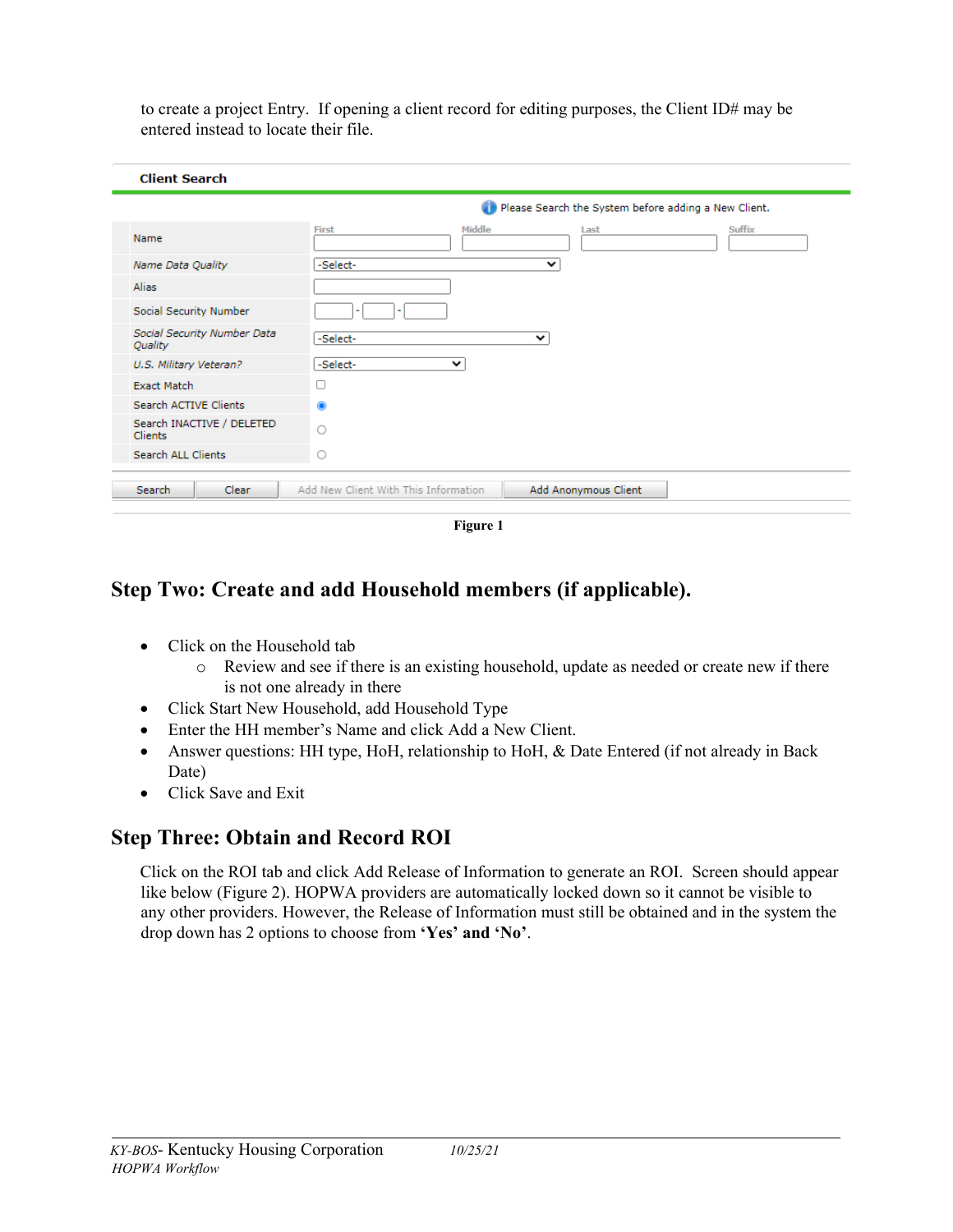| <b>Release of Information</b>            |                                                                                                                                                        |  |
|------------------------------------------|--------------------------------------------------------------------------------------------------------------------------------------------------------|--|
|                                          | Release of Information - (302951) Geller, Monica                                                                                                       |  |
| <b>Household Members</b>                 |                                                                                                                                                        |  |
| (87376) Single<br>302951) Geller, Monica | To include Household members for this Release of Information, click the box<br>beside each name. Only members from the SAME Household may be selected. |  |
| <b>Release of Information Data</b>       |                                                                                                                                                        |  |
| Provider*                                | <b>Heartland Cares/LivWell-</b><br>My Provider<br>FORM HOPWA STRMU-PREV-<br>Search<br>Clear<br>BOS (485)                                               |  |
| <b>Release Granted*</b>                  | No                                                                                                                                                     |  |
| Start Date*                              | 09 / 02 / 2021<br>あつ ぷ                                                                                                                                 |  |
| End Date*                                | 09 / 02 / 2022<br>あつ な                                                                                                                                 |  |
| Documentation                            | Signed Statement - 2. Do Not Release or Share                                                                                                          |  |
| Witness                                  | <b>KRS</b>                                                                                                                                             |  |
|                                          | Save Release of Information<br>Cancel                                                                                                                  |  |

**Figure 2** 

<span id="page-4-0"></span>**Step Four: Create Project Entry and enter/update HOPWA Entry Assessment** 

Create an Entry/Exit record for the client using the HUD Entry/Exit Type. Use the system Back Date to set the back date to the date the information was collected. Leave the time at 8AM. This record should have the same Entry/Exit Start Date as the date of enrollment in the HOPWA program.

| <b>Household Members</b>   |                                                                                                                        |
|----------------------------|------------------------------------------------------------------------------------------------------------------------|
|                            | To include Household members for this Entry / Exit, click the box beside each name. Only<br>Household may be selected. |
| (87376) Single             |                                                                                                                        |
| 302951) Geller, Monica     |                                                                                                                        |
|                            | Project Start Data - (302951) Geller, Monica                                                                           |
| Provider*                  | Heartland Cares/LivWell- FORM HOPWA STRMU-PREV-BOS (485)                                                               |
| Type*                      | <b>HUD</b>                                                                                                             |
| <b>Project Start Date*</b> | $\vee$ $\mid$ : $\mid$ 00 $\vee$ $\mid$ $\mid$ 00 $\vee$ $\mid$ $\mid$ AM $\vee$<br>$09$ $/$<br>2021                   |

**Figure 3**

Then enter or update all known data elements found on the HMIS HOPWA Entry Assessment (Figure 3).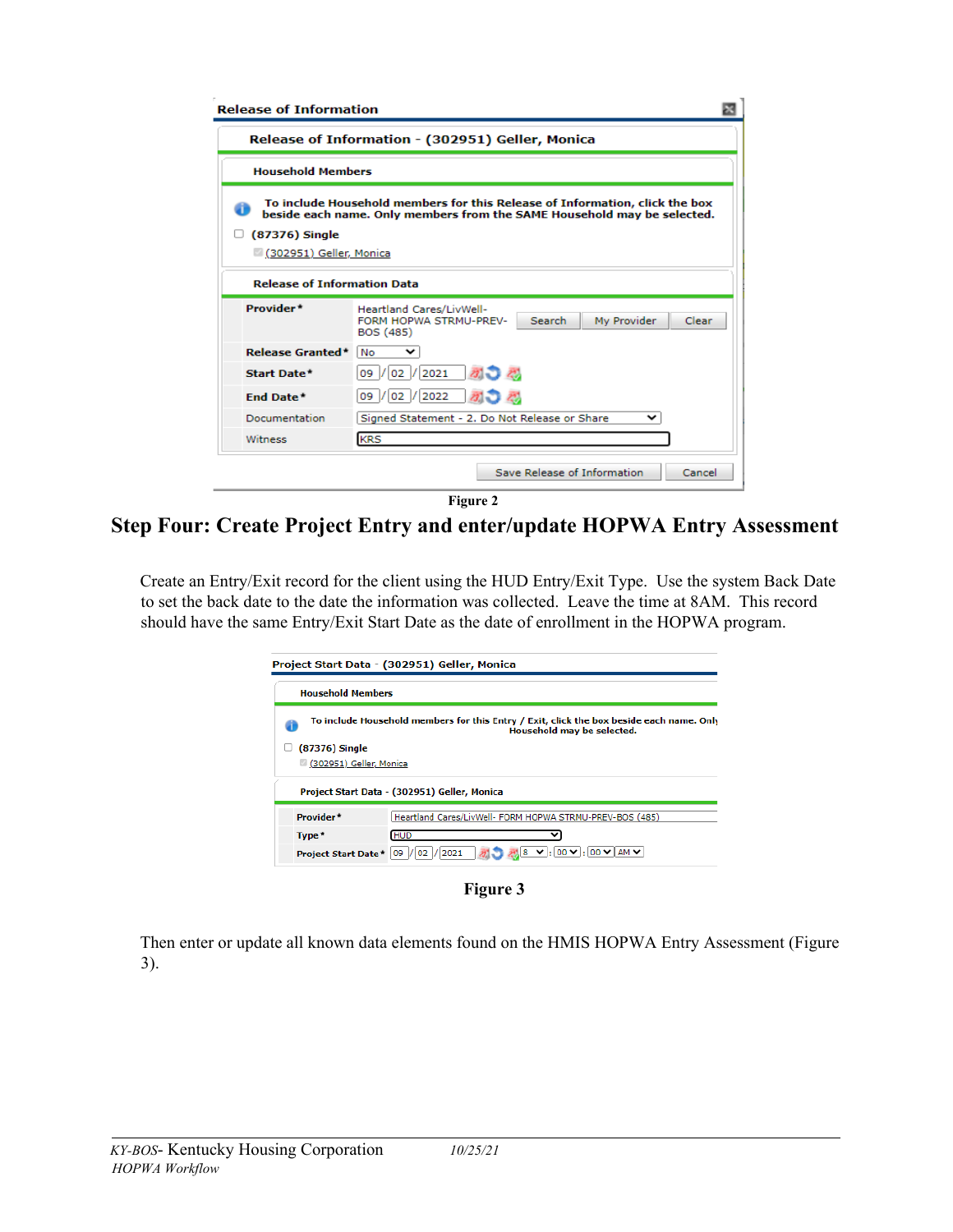| <b>Entry Assessment</b>            |                                                 |                                                           |                                                   |
|------------------------------------|-------------------------------------------------|-----------------------------------------------------------|---------------------------------------------------|
| <b>Select an Assessment</b>        |                                                 |                                                           |                                                   |
| BOS - HUD HOPWA Update (2020)      | BOS - HUD HOPWA Exit (2020)                     | <b>BOS - HUD HOPWA Entry All Other</b><br>Projects (2020) | <b>BOS-HUD COVID-19 V</b><br>and Status Assessmer |
|                                    |                                                 |                                                           |                                                   |
|                                    |                                                 |                                                           |                                                   |
| <b>Household Members</b>           | BOS - HUD HOPWA Entry All Other Projects (2020) |                                                           | Entry Date: 09/02/.                               |
| (302951) Geller, Monica<br>Age: 52 | <b>SECTION 1: ANSWER FOR ALL CLIENTS</b>        |                                                           |                                                   |
| Veteran: No (HUD)                  | <b>Client Location - CoC Code*</b>              | KY-500 Balance of State<br>$\vee$ $\mathsf{G}$            |                                                   |
|                                    | Relationship to Head of Household*              | Self (head of household)                                  | $\vee$ $\mathsf{G}$                               |
|                                    |                                                 | Figure 3                                                  |                                                   |

**Important Note:** In order for the HOPWA eligible client to show up on the ART reports, the user must select that the client has HIV/Aids via the Disabling Condition as shown in Figure 3.1

| Does the client have a disabling condition?                                                                                                                                                                                                                                                                                                                                                                                                                                                                                                                                                                 |            | Yes (HUD)                      |                | Y∣G                                    |                                   |                   |
|-------------------------------------------------------------------------------------------------------------------------------------------------------------------------------------------------------------------------------------------------------------------------------------------------------------------------------------------------------------------------------------------------------------------------------------------------------------------------------------------------------------------------------------------------------------------------------------------------------------|------------|--------------------------------|----------------|----------------------------------------|-----------------------------------|-------------------|
| HUD Verification: Disabilities (Please List Drug and Alcohol Disabilities Separately. DO<br>NOT USE THE "BOTH DRUG AND ALCOHOL ABUSE" choice.) for 11/30/2021                                                                                                                                                                                                                                                                                                                                                                                                                                               |            |                                |                |                                        |                                   |                   |
| Per Disability Type, the current records for Disabilities (Please List Drug and Alcohol Disabilities Separately, DO NOT USE<br>THE "BOTH DRUG AND ALCOHOL ABUSE" choice.) as of 11/30/2021 are displayed below. Any previous records for<br>Disabilities (Please List Drug and Alcohol Disabilities Separately, DO NOT USE THE "BOTH DRUG AND ALCOHOL ABUSE"<br>choice.) not overlapping as of this date are not displayed. In the event that multiple records exist per Disability Type as<br>of 11/30/2021, records containing "Yes" values will be displayed and take precedence for reporting purposes. |            |                                |                |                                        |                                   |                   |
|                                                                                                                                                                                                                                                                                                                                                                                                                                                                                                                                                                                                             |            |                                |                | <b>Disability determination</b>        |                                   |                   |
| <b>Disability Type</b>                                                                                                                                                                                                                                                                                                                                                                                                                                                                                                                                                                                      | Yes (HUD)  | Data not<br>collected<br>(HUD) | No (HUD)       | <b>Client</b><br>doesn't<br>know (HUD) | <b>Client</b><br>refused<br>(HUD) | <b>Incomplete</b> |
| Alcohol Use Disorder (HUD)                                                                                                                                                                                                                                                                                                                                                                                                                                                                                                                                                                                  | ®          | $\circ$                        | 0              | $\circ$                                | $\circ$                           | $\circ$           |
| Both Alcohol and Drug Use<br>Disorder (HUD)                                                                                                                                                                                                                                                                                                                                                                                                                                                                                                                                                                 | $\circ$    | $\circ$                        | $\circ$        | $\circ$                                | $\circ$                           | $\circ$           |
| Chronic Health Condition<br>(HUD)                                                                                                                                                                                                                                                                                                                                                                                                                                                                                                                                                                           | $\circ$    | $\circ$                        | ⋒              | 0                                      | ⊙                                 | 0                 |
| Developmental (HUD)                                                                                                                                                                                                                                                                                                                                                                                                                                                                                                                                                                                         | $^{\circ}$ | $\circ$                        | 0              | $\circ$                                | $\circ$                           | $\circ$           |
| Drug Use Disorder (HUD)                                                                                                                                                                                                                                                                                                                                                                                                                                                                                                                                                                                     | $\circ$    | $\circ$                        | $\circledcirc$ | $\circ$                                | $\circ$                           | 0                 |
| HIV/AIDS (HUD)                                                                                                                                                                                                                                                                                                                                                                                                                                                                                                                                                                                              | ◉          | $\circ$                        | $\circ$        | $\circ$                                | $\circ$                           | $\circ$           |
| Mental Health Disorder<br>(HUD)                                                                                                                                                                                                                                                                                                                                                                                                                                                                                                                                                                             | $^{\circ}$ | $\circ$                        | 0              | 0                                      | $\circ$                           | 0                 |
| Physical (HUD)                                                                                                                                                                                                                                                                                                                                                                                                                                                                                                                                                                                              | $\circ$    | $\circ$                        | $^{\circ}$     | $\circ$                                | $\circ$                           | $\circ$           |
|                                                                                                                                                                                                                                                                                                                                                                                                                                                                                                                                                                                                             |            |                                |                | Save                                   | Save & Exit                       | Exit              |



Don't forget to add the HIV specific questions as show in Figure 3.3 and 3.4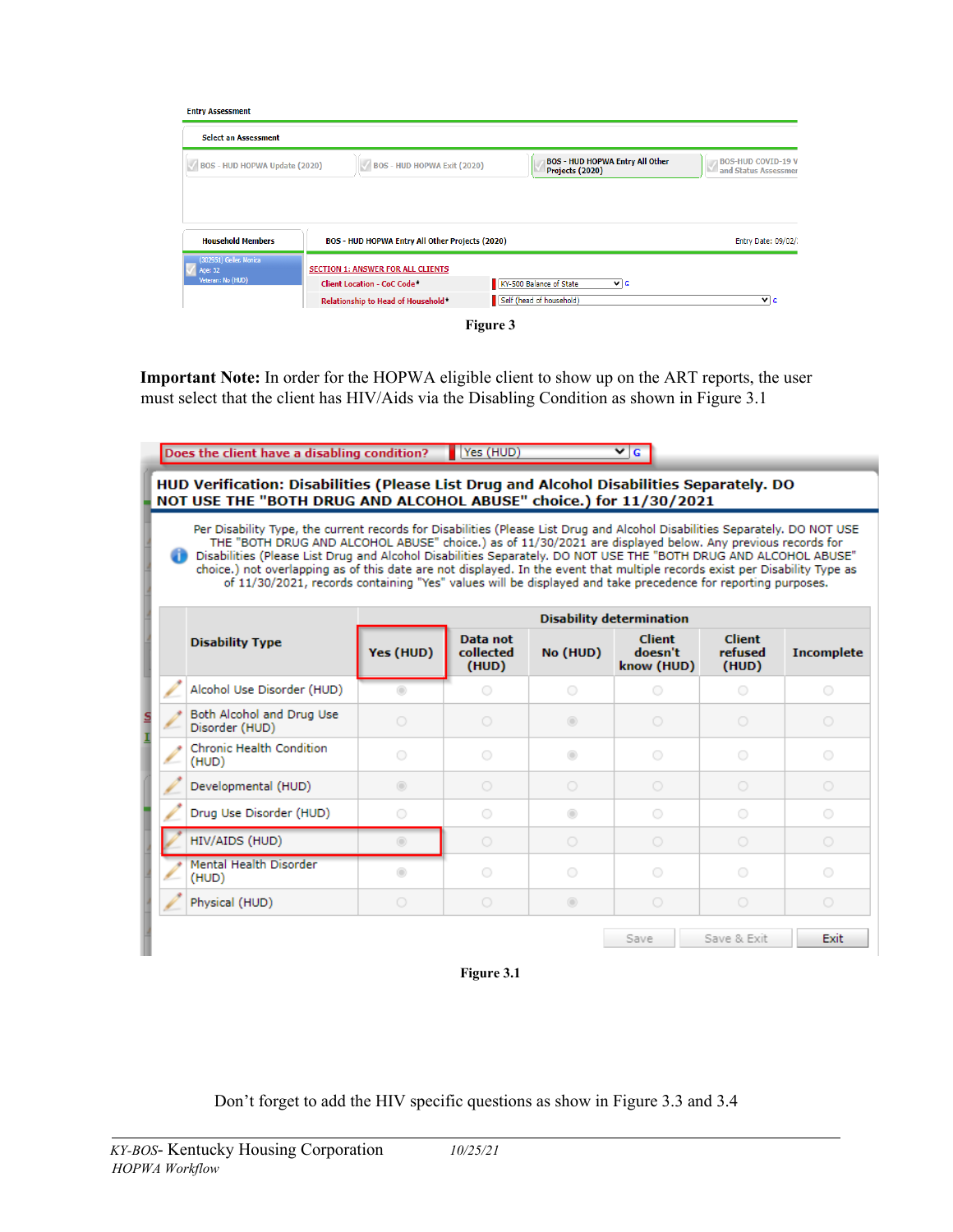| <b>HIV/AIDS</b> |                 |  |
|-----------------|-----------------|--|
| Start Date*     | <b>End Date</b> |  |
| Add             |                 |  |
|                 |                 |  |

**Figure 3.3**

| Add Recordset - (302951) Geller, Monica<br><b>HIV/AIDS</b>                                                               |                                       |        |
|--------------------------------------------------------------------------------------------------------------------------|---------------------------------------|--------|
| Start Date*                                                                                                              | あつ あく<br>2021<br>128<br>$10$  /       |        |
| <b>End Date</b>                                                                                                          | <b>オコ なら</b>                          |        |
| If Yes for HIV/AIDS, does<br>the client have a T-Cell<br>(CD4) count available?                                          | -Select-<br>M∣G                       |        |
| If Yes for HIV/AIDS and a<br>T-Cell (CD4) count is<br>available, what is the T-<br>Cell (CD4) count?<br>[integer 0-1500] | G                                     |        |
| If Yes for HIV/AIDS and a<br>T-Cell (CD4) count is<br>recorded above, how was<br>the information obtained?               | -Select-<br>◡<br>G                    |        |
| If Yes for HIV/AIDS, does<br>the client have Viral Load<br>Information available?                                        | -Select-<br>$\mathbf{v}$ $\mathbf{G}$ |        |
| If Yes for HIV/AIDS and<br>Viral Load Information is<br>available, what is the<br>Viral Load? [integer 0-<br>9999991     | G                                     |        |
| If Yes for HIV/AIDS and<br>Viral Load is recorded<br>above, how was the<br>information obtained?                         | -Select-<br>$\vee$ G                  |        |
|                                                                                                                          | Save and Add Another<br>Save          | Cancel |

**Figure 3.4**

#### <span id="page-6-0"></span>*Interim Updates and Annual Assessments*

An **Interim update** should be recorded to update any of the assessment questions that have changed since the project start. *Example: Client has zero income at Project Start, but two months later gets a job and starts receiving earned income. An Interim update should be completed to record the new income.*

#### <span id="page-6-1"></span>**Step Five: Create an "Update" using Interim Reviews**

Clicking on "**Add Interim Review**" will take the user to the **Interim Review Data** Screen. The user will see the Entry/Exit Provider and Entry/Exit Type as selected when the initial Entry/Exit was created. The user should then select the Interim Review Type labeled **Update** and enter the desired Review Date (Figure 4). Clicking Save and Exit will take the user to the HOPWA Update Assessment. From there the user should update any applicable information and then save and exit.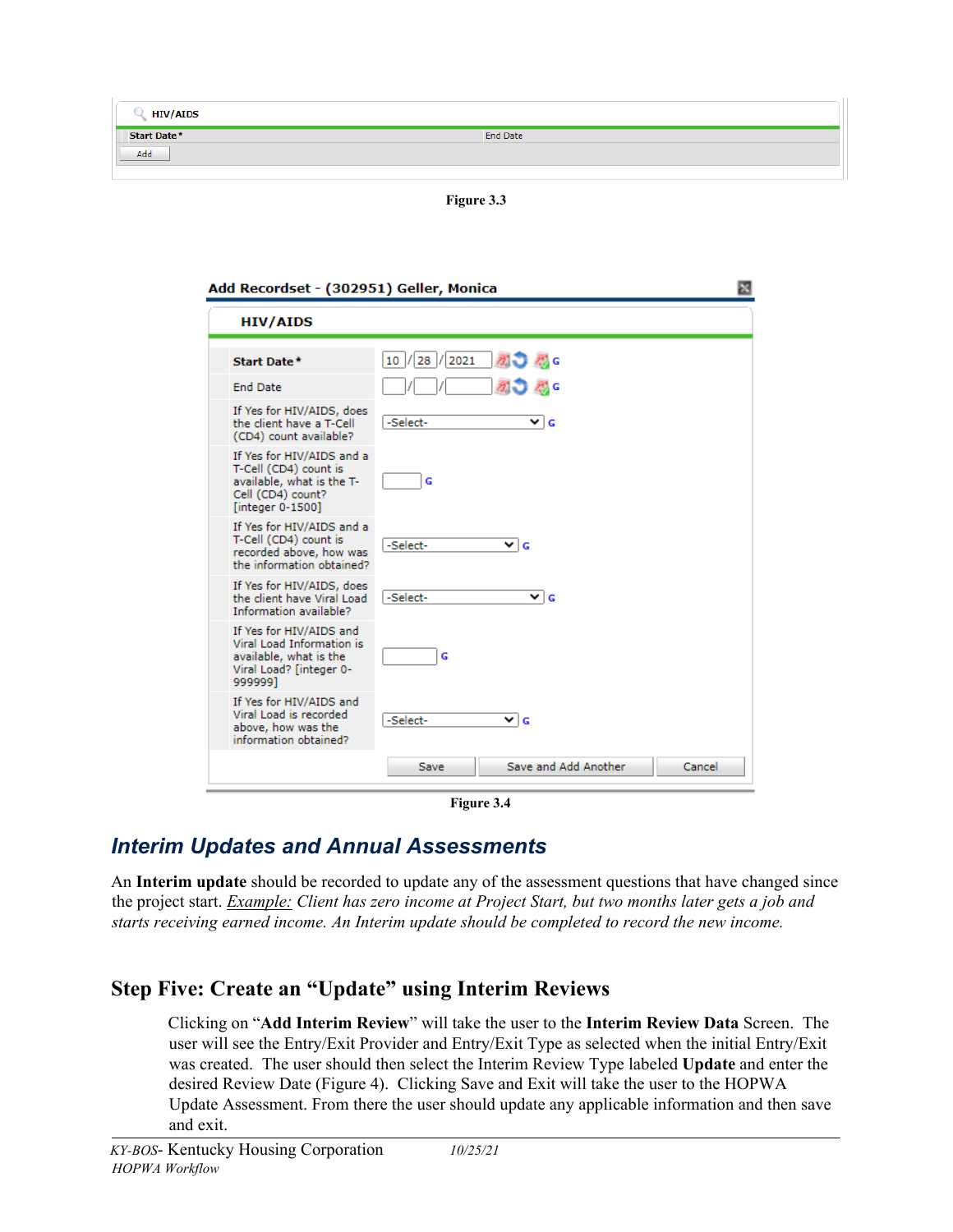| <b>Interim Review Data</b>  |                                                         |
|-----------------------------|---------------------------------------------------------|
| Entry / Exit Provider       | Heartland Cares/LivWell-COMP HOPWA STRMU-PREV-BOS (484) |
| Entry / Exit Type           | <b>HUD</b>                                              |
| <b>Interim Review Type*</b> | <b>Update</b>                                           |
| Review Date*                |                                                         |



#### <span id="page-7-0"></span>**Step Six: Complete HOPWA Annual Assessment**

 An **Annual Assessment** should be recorded on the anniversary of the Project Start Date, regardless if there are any updates to any of the assessment questions that have changed since the project start or most recent Interim Update. *Example: Project Start Date is 9/2/2020, the one-year Annual Assessment date would be within 30 days before or 30 days after 9/2/2021, in order to be in compliance with the HMIS standards.* 

Clicking on "**Add Interim Review"** will take the user to the **Interim Review Data** Screen. The user will see the Entry/Exit Provider and Entry/Exit Type as selected when the initial Entry/Exit was created. The user should then select the Interim Review Type labeled **Annual Assessment** and enter the desired Review Date (Figure 5). Clicking Save and Exit will take the user to the HOPWA Annual Assessment screen. If applicable, update any assessment information then save and exit.

|                             | Add Interim Review - (302951) Geller, Monica                       |  |
|-----------------------------|--------------------------------------------------------------------|--|
| <b>Interim Review Data</b>  |                                                                    |  |
| Entry / Exit Provider       | Heartland Cares/LivWell- FORM HOPWA STRMU-PREV-BOS (485)           |  |
| Entry / Exit Type           | <b>HUD</b>                                                         |  |
| <b>Interim Review Type*</b> | Annual Assessment V                                                |  |
| <b>Review Date*</b>         | 09  / 15  / 2021   27   2 $\vee$ : 51 $\vee$ : 56 $\vee$ PM $\vee$ |  |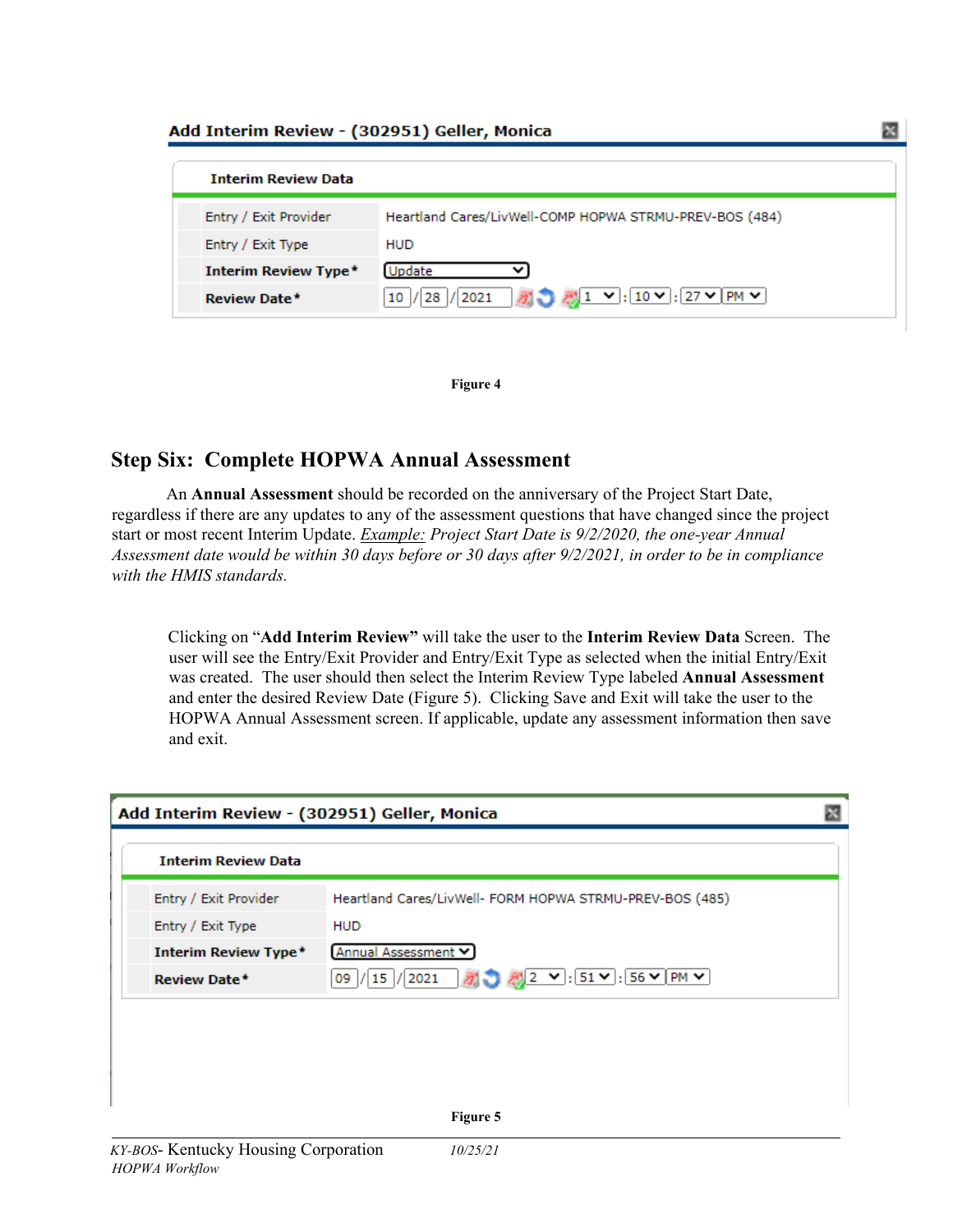# <span id="page-8-0"></span>*Provide and document Assistance & Services for the client*

All HOPWA funded assistance and services must be documented for the client in KYHMIS via the Service Transaction tab.

#### <span id="page-8-1"></span>**Step Seven (a): Create Service Transactions for Supportive Services**

HOPWA funded supportive services should be recorded for each client. These should be entered any time after the client is enrolled in the HOPWA project.



The Service Transaction tab is located next to the Client Information Tab as shown above in Figure 6.

Below are two different types of scenarios for entering Supportive Services.

**Scenario 1:** If a client is enrolled in a STRMU project, then any Supportive Services provided to that client, must be entered under the Service Transactions for that corresponding STRMU project.

*Example: A client receives financial assistance of Rental Assistance through the STRMU project, and you are also providing monthly Case Management services. You would key that client into the STRMU project on the Entry/Exit tab and record both the Financial Assistance (Rental Assistance) monthly via the Service Transaction tab in HMIS, as well as record the Case Management supportive services provided on that same STRMU project in HMIS.* 

**Scenario 2:** If you are serving a client that is not receiving STRMU, TBRA or PHP-SSO or other types of HOPWA housing financial assistance, then you must enter that client into the Standalone Supportive Services Only (SSO) project that will be set up for each provider for each HOPWA funding stream (either Competitive or Formula, or could be both).

*Example: Client comes in for Case Management services but does not require housing assistance through one of the HOPWA financial resources listed above, this client would be entered into the Standalone SSO project, and their services recorded via the Service Transactions tab in HMIS (highlighted below).*

#### **Service Transaction workflow**

*Important Note*: Make sure you use the **Enter Data As** function to select the appropriate project and Back Date as well (if applicable).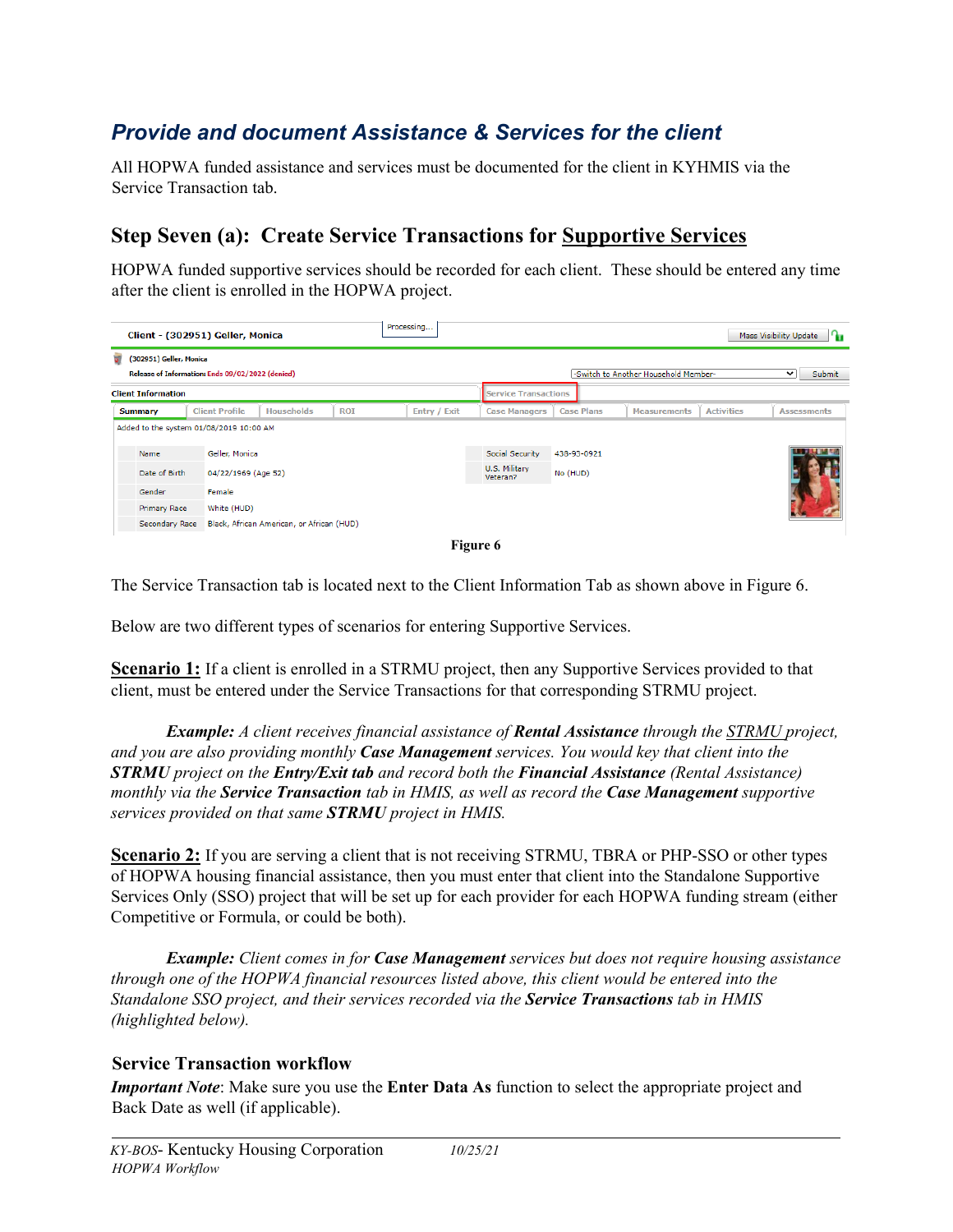On the **Service Transactions** tab, select **Add a Service** to access the service transaction screen. Be sure the HOPWA provider is selected. Enter a **Start Date** for the Service and select the type of service from the dropdown picklist or use the look-up function.

(*Note*: all HUD HOPWA funded Supportive Services required for HUD reporting, are added to the dropdown menu already, these do not include any additional or 'Other' services that may have to be approved through your grant agreement. Any 'Other' Supportive Services not listed in the drop down will have to be manually added to the ART report prompt screen, should you wish those to populate on that report.)

\*If the agency provides services not shown on the drop-down menu, they must notify Reporting staff via a [Help Desk Ticket.](https://kyhmis.zendesk.com/hc/en-us/requests/new)

Next select from the appropriate drop-down menu (Figure 6.1), based on the type of service you are adding.

- Supportive Services- use the **Type of HOPWA Service Drop** down as shown in figure 6.1
- Financial Assistance- use the **HOPWA Financial Assistance Type** drop down menu as shown in figure 6.1

 This process should be repeated with each HOPWA provided Supportive Service and/or Financial Assistance. Scroll down to **Apply Funds for Service**. Under **Funding Sources** add the appropriate funding source, as shown in Step Seven (b) below. The funding source must correspond to the program entry. For example, for Supportive Services you must enter a Funding Source of HOPWA STRMU if the client is entered into the HOPWA – STRMU program. Same goes for the HOPWA TBRA, HOPWA PHP-SSO and HOPWA Standalone-SSO (Services only) projects.

| Service Provider*                           | Heartland Cares/LivWell- FORM HOPWA STRMU-PREV-BOS (485)     |
|---------------------------------------------|--------------------------------------------------------------|
| <b>Creating User</b>                        | Kayla Sexton                                                 |
| Start Date*                                 | 初 3 ∨ : 03 ∨ : 21 ∨ PM ∨<br>2021<br> 25 /<br>10              |
| <b>End Date</b>                             | 初○ 初3 ∨: 03∨: 21∨ PM ∨<br>25/<br>2021<br>$10$ $\frac{1}{2}$  |
| Service Type*                               | Case/Care Management (PH-1000)                               |
| Provider Specific<br>Service                | -Select- V                                                   |
| <b>Service Notes</b>                        |                                                              |
| Type of HOPWA<br>Service                    | <b>Supportive Services</b><br>-Select-<br>$\checkmark$       |
| <b>HOPWA Financial</b><br>Assistance Type   | ΟR<br>-Select-<br>$\check{ }$<br><b>Financial Assistance</b> |
| <b>HOPWA Financial</b><br>Assistance Amount | \$<br>Add amount for Financial Assistance only!              |

**Figure 6.1**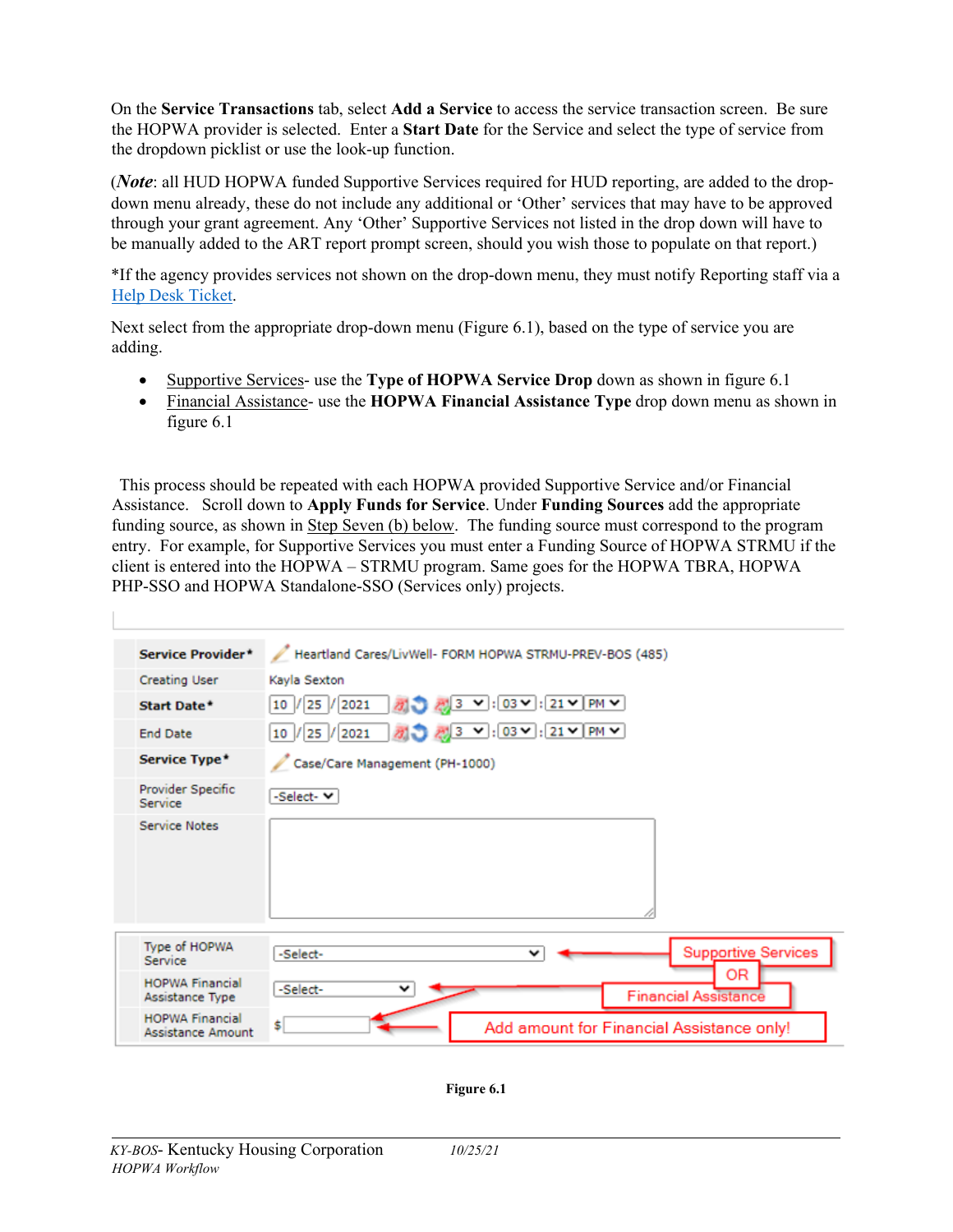#### <span id="page-10-0"></span>**Step Seven (b): Record the Appropriate HOPWA funded STRMU, TBRA or PHP services**

\*The Apply Funds for Service area is for the HOPWA Financial Assistance **only** *(Rental assistance, security deposits etc),* the user can skip this section if they are adding a Service for a HOPWA Supportive Service.

Scroll down to **Apply Funds for Service** as shown in Figure 6.2. Under **Funding Sources** add the appropriate funding source (HOPWA Perm, HOPWA STRMU or HOPWA TBRA) as shown in Figure 6.3. Please Note: The funding source must correspond to the program entry. For example, you must enter a Funding Source of HOPWA TBRA if the client is entered into the HOPWA – PH (TBRA) program.

| <b>Funding Sources</b><br><b>Source</b><br>Add Funding Source<br>Figure 6.2<br><b>Add Funding Source</b>                                                                                                            | <b>Amount</b><br>Calculate Total: \$0.00 |
|---------------------------------------------------------------------------------------------------------------------------------------------------------------------------------------------------------------------|------------------------------------------|
|                                                                                                                                                                                                                     |                                          |
|                                                                                                                                                                                                                     |                                          |
|                                                                                                                                                                                                                     |                                          |
|                                                                                                                                                                                                                     |                                          |
|                                                                                                                                                                                                                     | æ                                        |
|                                                                                                                                                                                                                     |                                          |
| <b>Fund Search</b>                                                                                                                                                                                                  |                                          |
| Search for Funds by using keywords for Fund Name, Category, or Description.                                                                                                                                         |                                          |
| Search hopwa                                                                                                                                                                                                        |                                          |
|                                                                                                                                                                                                                     |                                          |
| Search<br>Clear                                                                                                                                                                                                     |                                          |
| <b>Fund Search Results</b>                                                                                                                                                                                          |                                          |
|                                                                                                                                                                                                                     |                                          |
| Fund $\triangle$                                                                                                                                                                                                    | <b>Category</b>                          |
| HOPWA CV Hotel/Motel                                                                                                                                                                                                | N/A                                      |
| HOPWA CV STRMU                                                                                                                                                                                                      | N/A                                      |
| <b>HOPWA CV TBRA</b>                                                                                                                                                                                                | N/A                                      |
| <b>HOPWA Housing Information Services</b><br>Assistance with referrals to housing resource                                                                                                                          | N/A                                      |
| HOPWA Permanent Housing Placement<br>Application Fees, Credit Checks, Security Deposits, Tenant Counseling, Assisting families to understand leases,<br>Medicaiton services related to neighbor/landlord issues     | N/A                                      |
| <b>HOPWA STRMU</b><br>Short Term rent, Mortgage and Utility Assistance fro rent payments not deposits, mortgage payments, utility<br>payments                                                                       | N/A                                      |
| <b>HOPWA Supportive Services Only</b><br>NOTE: Permanent housing placement and housing information services are also designated as supportive<br>services in the reporting forms, but as seperate budget line item. | N/A                                      |
| <b>HOPWA TBRA</b><br>Tenant Based Rental Assistance, only to pay rent                                                                                                                                               | N/A                                      |
| Showing 1-8 of 8                                                                                                                                                                                                    |                                          |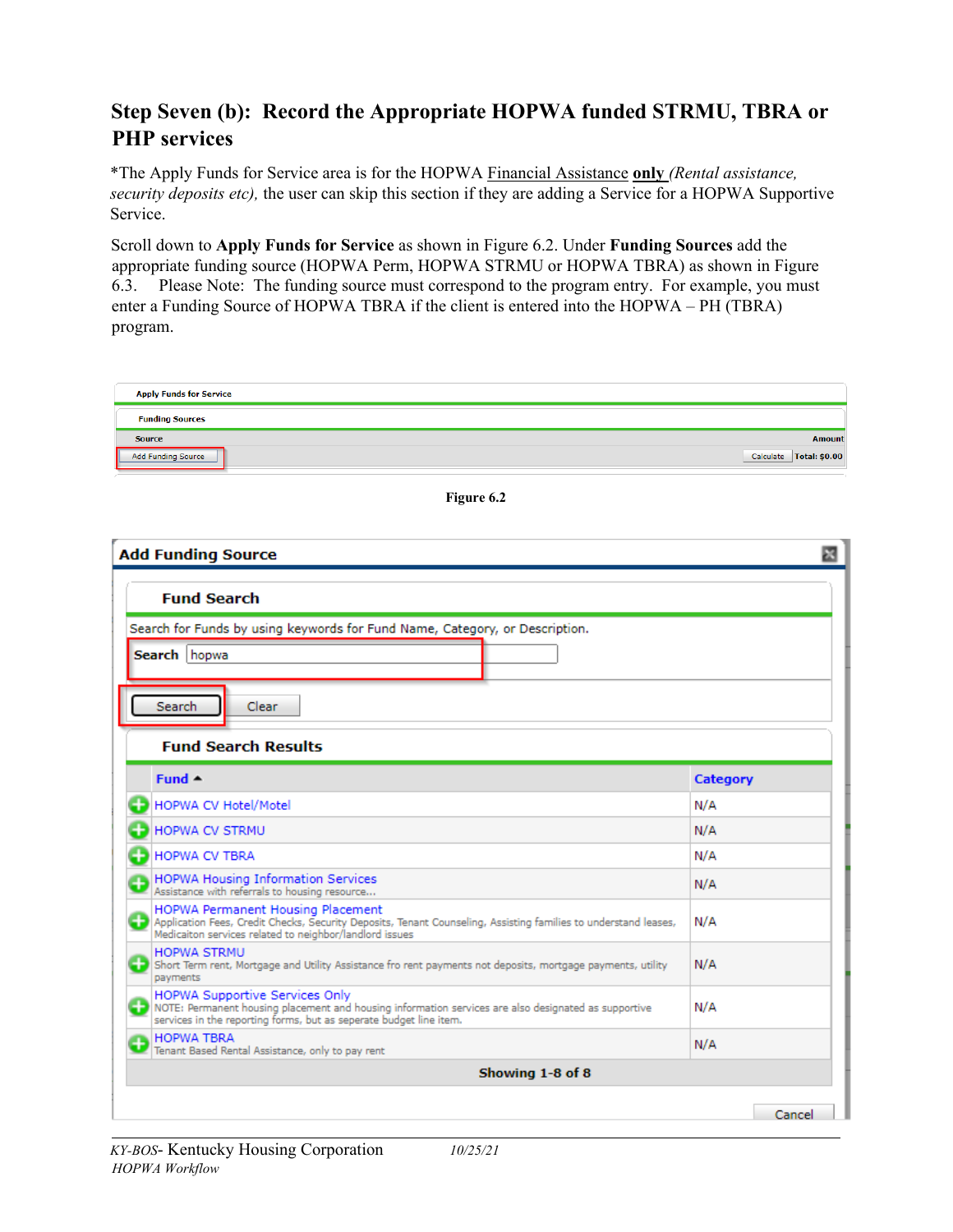#### **Figure 6.3**

Once you select the HOPWA funding source, you will be able to add in your amount and select 'calculate' as shown in Figure 6.4.





Note: Need information is recorded for each service. **Need status** is *Closed* and **Outcome of Need** is *Fully Met* as shown in Figure 6.5.

| Closed           |  |
|------------------|--|
| <b>Fully Met</b> |  |
| -Select-         |  |
|                  |  |

#### **Figure 6.5**

## <span id="page-11-0"></span>*Client Exit from the Project*

An exit is created once the client is either not enrolled in the assigned HOPWA project, is moving from one HOPWA funded program to another, or once the client is housed or declines further services.

#### <span id="page-11-1"></span>**Step Eight: Create the exit record**

Enter appropriate Reason for Leaving and Destination information and Save and Continue to proceed to the HOPWA Exit Assessment. Complete all required updates and elements (including updating Income etc). Be sure to check sub-assessment records for valid types/dates.

## <span id="page-11-2"></span>**WORKFLOW CHECK LIST**

- Determine correct Project for client information (STRMU, TBRA, PHP-SSO, Standalone-SSO)
- $\checkmark$  Create client profile if client doesn't already exist in system
- $\checkmark$  Create households as necessary
- $\checkmark$  Obtain and record ROI
- $\checkmark$  Record Project Entry Date
- $\checkmark$  Interim Updates and Annual Assessments
- $\checkmark$  Record Supportive Services and Financial Assistance, if applicable
- $\checkmark$  Record Project Exit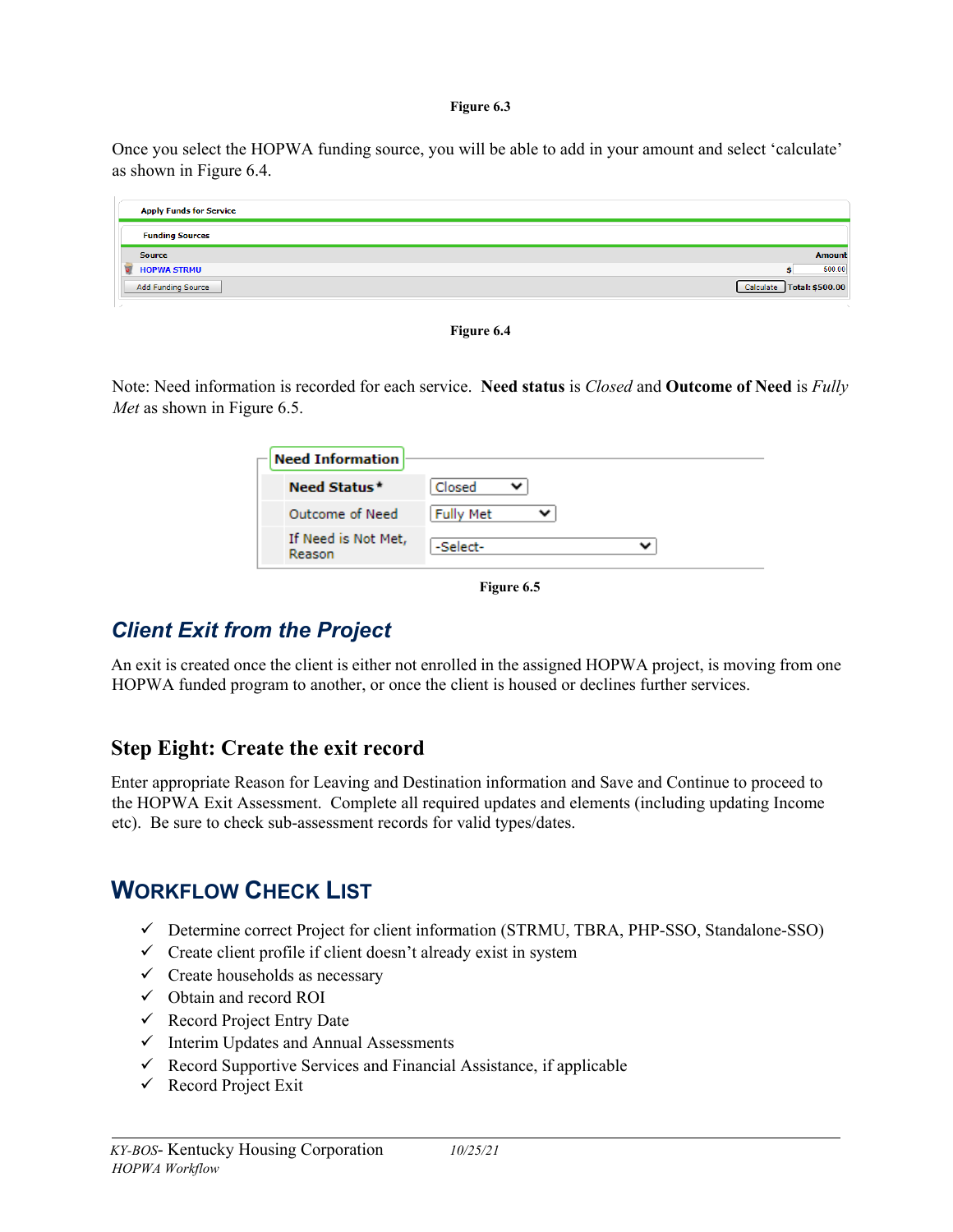# <span id="page-12-0"></span>**REPORTING**

The above HOPWA workflow will aid HOPWA providers in their reporting to HUD. By following this workflow, some of the required fields on the HUD HOPWA reporting form can be pulled into either the ART 603 HOPWA CAPER and/or the ART 604 HOPWA APR, which are supplemental data tools to assist with the collection of data to satisfy the HUD reporting requirements.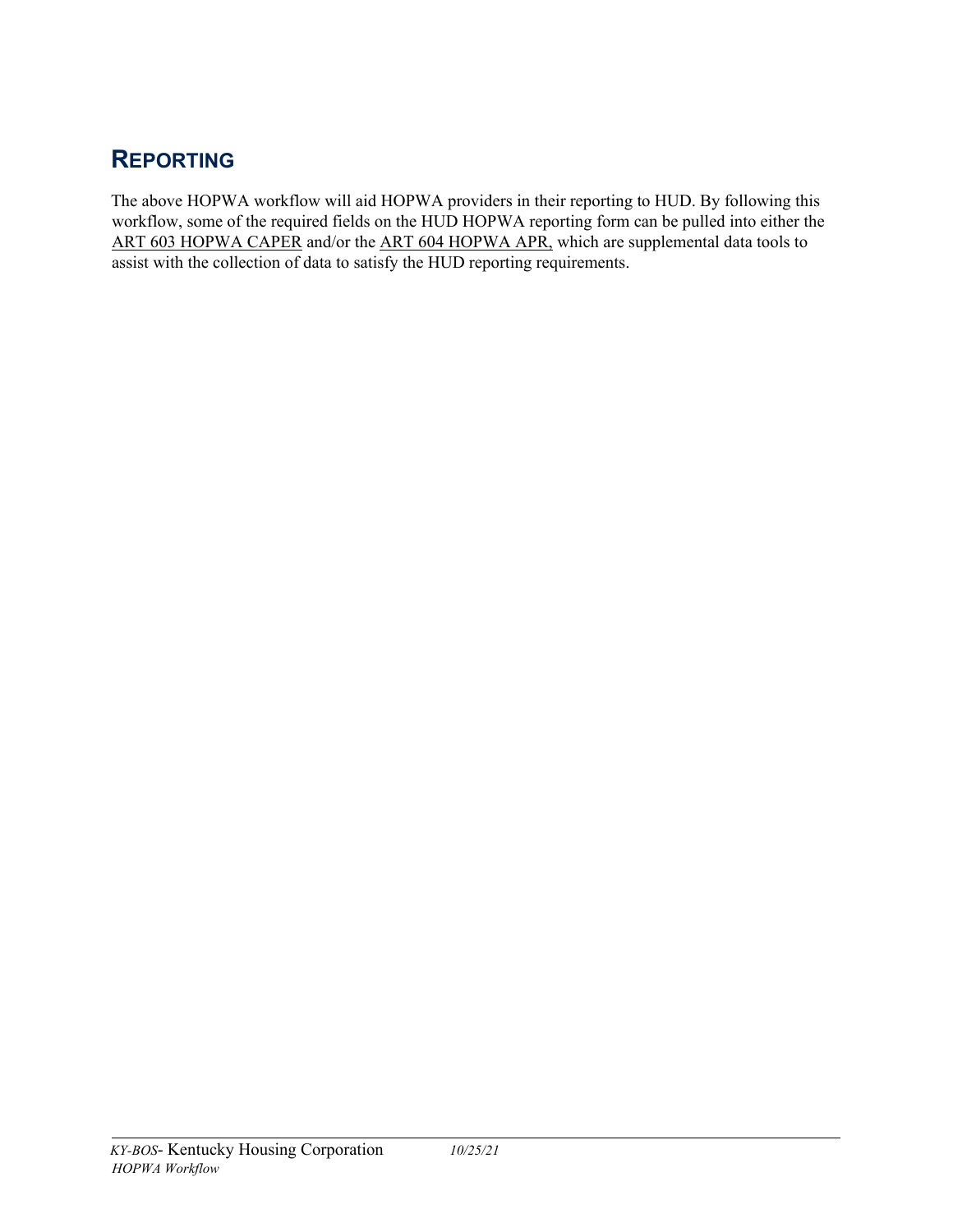# <span id="page-13-0"></span>*APPENDIX A: – Supportive Services Crosswalk – HOPWA Funded*

The HOPWA Program requires that all HOPWA funded Supportive Services are recorded for each client.

| <b>HOPWA Supportive Services Crosswalk</b> |                                        |  |  |  |  |
|--------------------------------------------|----------------------------------------|--|--|--|--|
| <b>HOPWA Service Description</b>           | <b>HMIS Service Description</b>        |  |  |  |  |
| Adult day care and personal                | <b>Adult Day Programs</b>              |  |  |  |  |
| assistance                                 |                                        |  |  |  |  |
| Alcohol and drug abuse services            | <b>Substance Use Disorder Services</b> |  |  |  |  |
| Case management                            | Case/Care Management                   |  |  |  |  |
| Child care and other child services        | <b>Child Care Providers</b>            |  |  |  |  |
| Education                                  | Education                              |  |  |  |  |
| Employment and training services           | Training and Employment Programs       |  |  |  |  |
| Health/medical/intensive care              | <b>Health Care</b>                     |  |  |  |  |
| services, if approved                      |                                        |  |  |  |  |
| Legal Services                             | Criminal Justice and Employment        |  |  |  |  |
|                                            | Programs                               |  |  |  |  |
| Life skills management (outside of         | Life Skills Education                  |  |  |  |  |
| Case Management)                           |                                        |  |  |  |  |
| Meals/nutritional services                 | Food                                   |  |  |  |  |
|                                            | Meals                                  |  |  |  |  |
| Mental health services                     | <b>Mental Health Support Services</b>  |  |  |  |  |
| Outreach                                   | <b>Outreach Programs</b>               |  |  |  |  |
| Transportation                             | Transportation                         |  |  |  |  |
| Other Activity (if approved in grant       | Varies                                 |  |  |  |  |
| agreement)                                 |                                        |  |  |  |  |